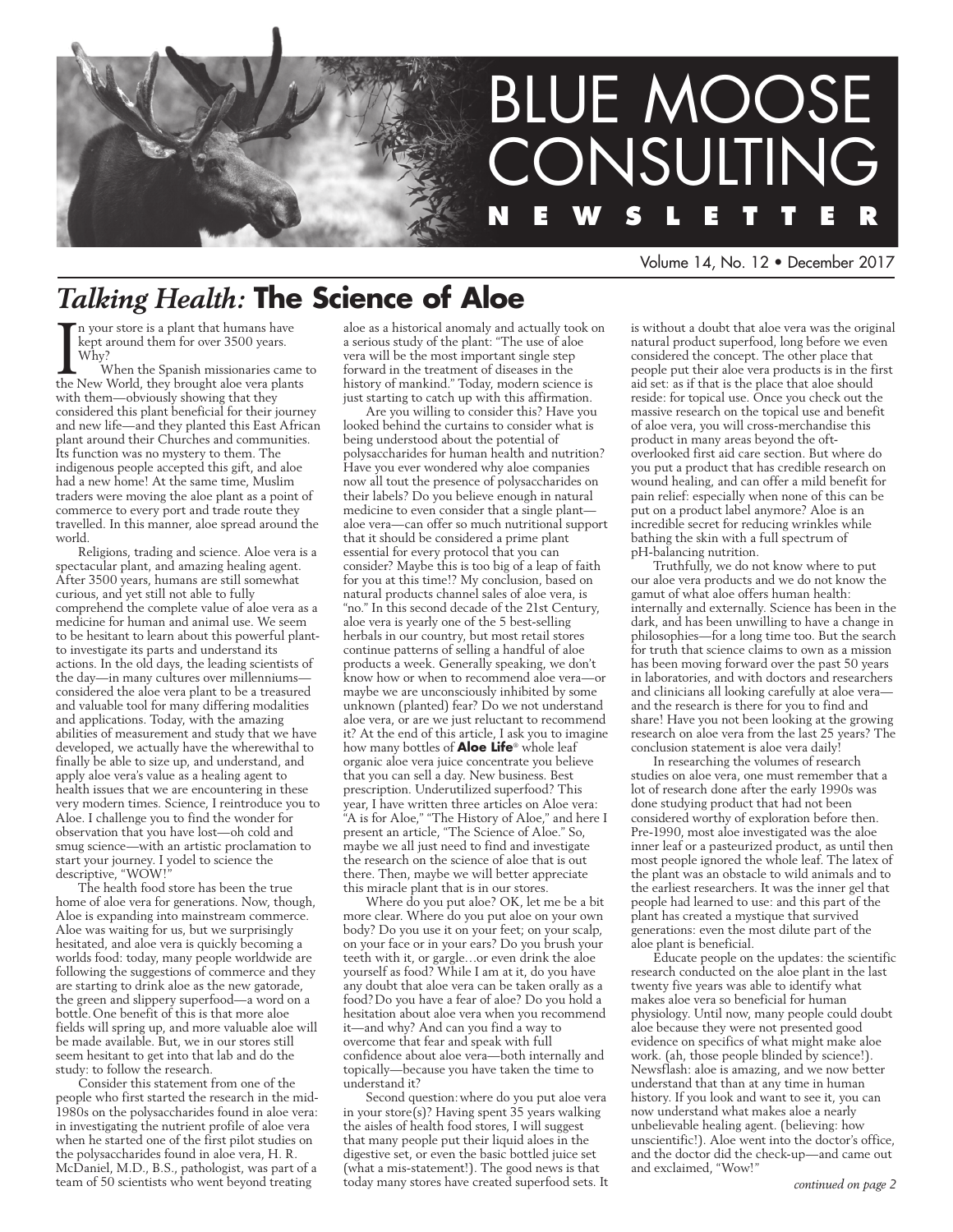### **The Science of Aloe**

Well, at least some doctors. Many dedicated scientific minds have spent their lives studying aloe vera. Some of them pursued gaining a patentable discovery from the so-called miracle plant. Many also followed aloe clinically, and hailed it as a primary protocol addition for cancer therapies; others specialized in studying aloe vera for very specific applications; and others yet still just studied all to measurements of its antioxidant and polysaccharide contents, or to measure the amino acid profiles, or to chase the curious substance called gibberellins. This year, I have explored the stories of these scientists. It was interesting to observe these somewhat stoic and non-hyperbolic scientists reporting what they observed. Many of them were characters and eccentrics, and I am sure that this has worked against them even as they accumulated published works on their research. But the truth is that anyone who has studied aloe vera has not walked away saying that they have wasted their time. Rather, they all spoke in unscientific terms about "potential" and "safe actives," and many superlative words that always stopped short of miraculous. It is the aloe polysaccharides that bring the promise that led to this quote by modern scientific researcher Dr. H. R. McDaniel: "The use of Aloe vera will be the most important single step forward in the treatment of diseases in the history of mankind."

A number of these modern research pioneers—including many Americans—have died as this Century begins. Some of the biggest scientific explorers are still at it: finding truth outside the hollow halls of biochem patents and monoclonal antibody, stock-optioned wonderdrugs and rare and unduplicatable nutrigenomic specialty items. Studying plant food natural medicine. These doctors push forward, repeating results and expanding understanding on the humble and very available aloe vera plant!

For all of them—the whole time—they were in battle against both the American medical establishment, and the controls of the U.S. Government. They saw, and realized and dreamed: they worked against the tide and in the face of obvious scientific adversities. They realized that the status quo spoke with closed eyes and ears against the power of a natural plant medicine. They lost faith in their contemporaries' willingness to seek truth, and they worked aghast at the stupidity of those who cast aspersions with little to no actual investigation. "What if aloe vera were able to do all these things that we have discovered?" Several heroes of the aloe movement are still researching and publishing. Meanwhile, outside the U.S., the research continues to accumulate: aloe is unique, it is medically wondrous; it is powerful, it is medically relevant: it is a superfood.

Along with Dr. McDaniel, Dr Ivan E. Danhof, M.D. PhD and Dr. Robert H. Davis, PhD are two American researchers who have been following the trail of the polysaccharides for decades. Their research observes that there are different grades (sizes) of natural polysaccharides in a well-handled aloe vera. Danhof delineates their action by small chain, medium chain, large chain and very large chain polysaccharides. These discoveries should lead to a renaissance of study on the effects of these plant-sugar foods on human physiology: but science seems to be captured and drugged, in a sterile lab somewhere! Get an aloe with these



Dr. Davis—whom I have studied the most of these three modern aloe champions—speaks of the "symphony" of action of the nutrients in aloe vera, led by the conductor—the polysaccharides. "The Conductor-Orchestra concept" was developed to better define the relationships that exist among over 200 biologically active compounds within Aloe vera. The Polysaccharides molecule acts as the conductor that leads a symphony composed of these 200+ biologically active compounds." ("Aloe Vera: A Scientific Approach:. Robert H. Davis. Vantage Press, Great Barrington, MA (closed). 1997. ISBN-13: 978-0533121373. 321 pages). How to describe the interconnected actions of a plant as found in its influence on human physiology as found through scientific inquiry? It is as if an astronomer is trying to explain the concept of galaxies: these actives—and the entire nutrient spectrum present in a well-manufactured aloe juice (grown and handled properly)—work in an orchestration that will fascinate the clinical researcher who observes the beneficial cause and effect that occurs in treating patients.Intelligent minds that explore aloe vera become aloeholics. A world of dynamic promise from one simple plant: well-studied.**Aloe Life**® provides the product that most accurately mirrors the natural nutritional profile of an organic aloe vera plant (*Miller barbadensis*). Compare labels: nothing compares! So, my ideal store would invest in a well-stocked, highly visible entire shelf of Aloe Life® juices! Wall of Aloe!

Or, Aloe everywhere: immune section, digestion section, detox section, sports section, beauty section, skin care section, energy, heart, protein, multivitamin booster!

These latest advancements in knowledge are probably as significant as when ancient physicians traded and administered a black aloe paste created by boiling the aloe. It scared off death on the battle field: it was a miracle for many things: it was the power amulet around the neck (pre-Renaissance science). It is notable that every way that humans have tried to apply aloe vera for human health has worked. Today, we can benefit from the best aloe ever made, a cultivated organic aloe—harvested with precision and handled intelligently in a manner to preserve all that aloe has to offer. With Aloe Life® you get all that superfood goodness to offer to your community.

If there is ever to be a scientific consensus on the promise of the aloe vera plant, then a language for study has to be established: and that is yet to happen. People are discussing aloe vera in the scientific discourse as if it is a common ingredient. Aloe vera is a complex living plant, and too much science is invested in studying a specific part of the plant: and too many meta-analyses and opinionated discussions toss these dissected terms around as if they were all the same. It is the true aloe-scientists who have put their fingers into the soil of the study, and they are the ones who are finding all the marvelous things!

Fact: most aloe on the market today uses a dilute part of the plant, and—while the inner gel is beneficial—a well-made whole leaf extract is at least 200x more complete and powerful than an inner gel product. Even better, in a concentrate—most of the water is easily removed from the juice so that one ounce is perfectly efficient for daily optimal supplementation for almost everyone! That is

## **from Herb Pharm**

#### **More NEW Herb Pharm® choices:**

#### **Herbs on the Go Buy-in Promo:**

liquid extract 1 oz. sprays [not combined with other promotions; through Dec 21, 2017]

**Buy 3 each of these 4 Skus for 20% OFF**

#### **Buy 6 each of these 4 Skus for 25% OFF**

- Four tasty new spray technology Formulas. • Immune Season™ Black Elderberry, Astragalus, Echinacea, Eleuthero + Ginger.
- Daily Stress Balance™ Eleuthero, Holy Basil, Ashwagandha, Rhodiola, Licorice, Rose, Ginger
- Not Now Nausea<sup>™</sup> Ginger, Orange Peel, Anise, Lavender, Peppermint
- • Bed Time™ California Poppy, Ziziphus, Lemon Balm, Passionflower, Chamomile, Lavender, Cardamom ~~~~~~~~~~~~~~~~~~~~~~~~

#### **Other new items:**

(new placement discounts apply)

### **2 new extracts backed by**

**centuries of Ayurvedic use** Ancient herb traditions, now in liquid extract form:

- Boswellia liquid herb extract 1 oz.
- Coleus Forskohlii liquid herb extract 1 oz.

#### **Name changes:**

- Oral Health now Gum Guardian
- Willow Minor Pain now Willow Blend
- Connective Tissue now Soft Tissue Soother

### **Best-selling Breath Refresher™ now in two sizes:**

- .47 oz. + 1 oz. for every pocket
- Cinnamon Breath Refresher™
- Spearmint Breath Refresher™
- Peppermint Breath Refresher™
- *Is Your Breath Certified Organic?*

why Aloe Life® whole leaf plant juice concentrates are so popular with people who truly understand how to use aloe vera for health.

Second, most aloe today still uses arcane heat-processing, which degrades nearly all of the most beneficial nutrients. Few companies even claim to handle the aloe in a manner that retains the full panoply of goodies! Almost all of Aloe Life's better competitors compensate for overprocessing and excess filtration by adding back in nutrient concentrates of things they earlier removed: no whole plant there!? In defining a truly therapeutic aloe vera juice, one must be able to produce lab results to substantiate that a finished manufactured product has been processed to capture optimal amounts of polysaccharides, mucopolysaccharides, enzymes and the full spectrum of the plant. Ask your BMC Rep to go over the independent lab analyses of Aloe Life's aloe products, which show that this product actually provides the highest amount of all the good stuff of any product on the market.

It is the research on the polysaccharides that led me to reconsider how I looked at aloe vera, when I was introduced to this information 15 years ago. Before that, I had spent 18 years stocking aloe in the wrong place, (stocking less powerful products) and recommending it for minor situations rather than seeing it as the best *continued on page 6*

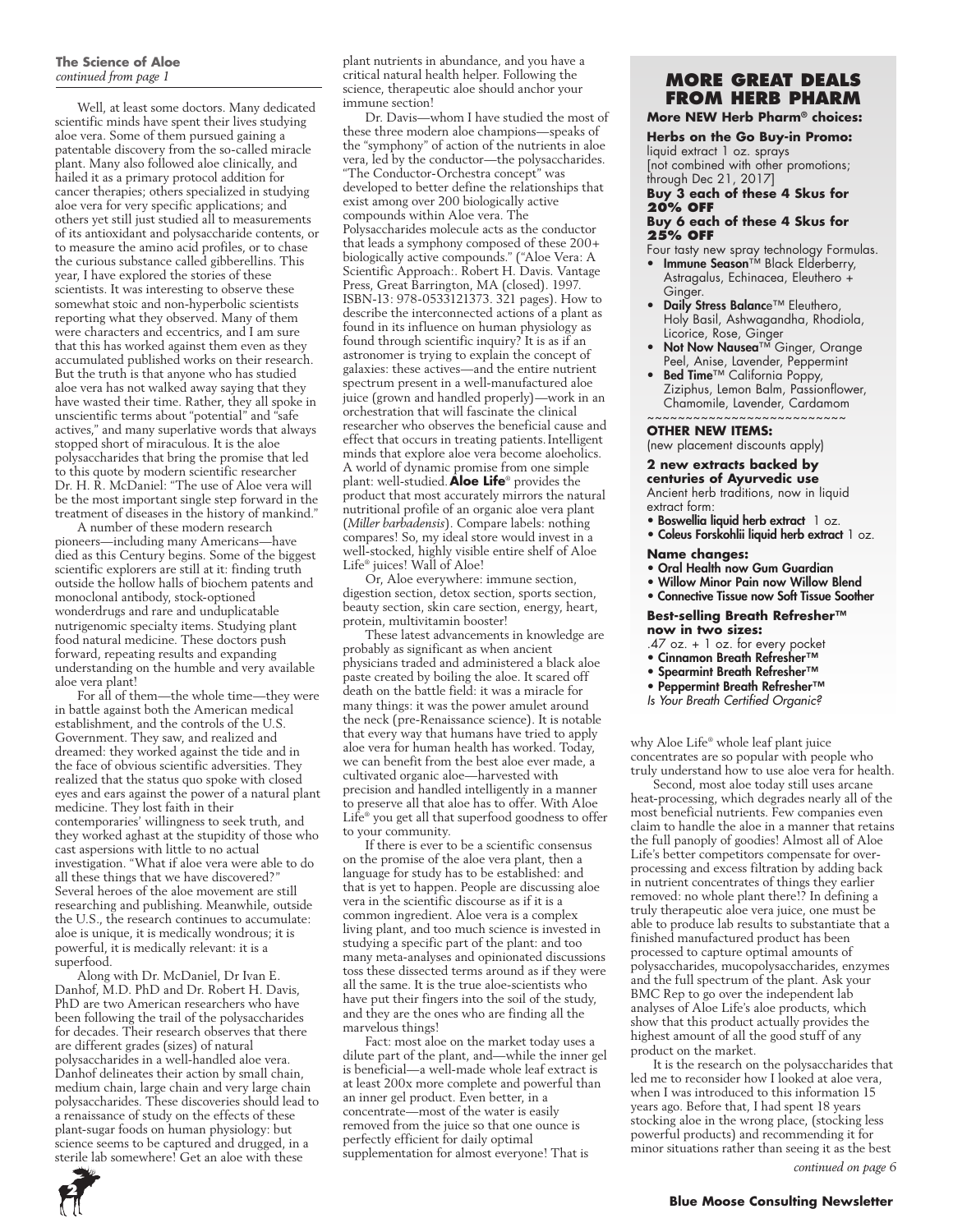# INEWTON thics

**Nurturing Naturally Since 1987** 

### **Last chance to celebrate 30 years of Excellence HAPPY 30TH ANNIVERSARY NEWTON LABS! DECEMBER Promos**: **20% OFF select OTC formulas** Liquid or Pellet complexes listed below^ (Qty 4+ per SKU) ~ Shelf tags announcing the sale included with your order **• Appetite~Craving Control • Hangover Help • Tobacco Withdrawal • Kids Tummy Upset**  Appetite~Craving Control: for symptoms associated with appetite control such as overeating, cravings, fatigue + emotional discomfort. (N027) • not a quick fix weight loss product: remember,<br>homeopathy brings the body to balance. • also good for people who have low appetite: so<br>consider where needed for the Elderl Hangover Help: for symptoms associated with intoxication including nausea, dizziness, discomfort + headache. (N215) Tobacco Withdrawal: for symptoms associated with tobacco use such as anxiety, cravings, irritability, respiratory conditions + stress caused by abstinence (N030) • a major New Year's<br>Ri**ds Tummy Upset:** for symptoms: help your community QUIT!<br>"**Kids Tummy Upset:** for symptoms associated with digestive discomf vomiting, cramping, pain + gas. (P020) • have in the medicine chest, for the inevitable!. Tummy Upset: because the Holidays can be tough on kids… ~~~~~~~~~~~~~~~~~~~~~ CONSIDER THIS: Health Food stores sticking together: every store should reward loyalty by bringing in Newton this year! **Why Choose NEWTON?** ~ Expertise & Experience ~ Quality & Safety ~ Environmental Awareness<br>~ Variety & Selection ~ Economical & Efficient ~ Easy to Use **NEW YEAR COMING! TIME TO ENCOURAGE Jump~Start Your Health!** Multiple symptoms, but not sure where to start? New Year's Resolutions need a focus? Begin with NEWTON's Jump-Start Your Health! Clear the path for your body to heal naturally<br>through detoxification, digestive balance + joint support. As a world leader in clinical homeopathy,<br>NEWTON realizes that addressi Jump-Start Your Health! - a unique trio of combination remedies formulated for balance and wellness - will help simplify the process.

~~~~~~~~~~~~~~~~~~~~~

**NEW ITEM RELAUNCH: Newton Homeopathic Creams** • Arnica Lotion (N226) • Bee~Bug Bite Cream (N224) • Hemorrhoid Lotion (N223) • Trauma Lotion (N222) **30% OFF Mix & Match 4+ of all 4 lotions through Dec. 12** ~ sanitary, airless pump dispenser ~ for external use only: for ages 2+ ~ Price: wholesale \$9.50 MSRP \$19.00m Sale price through 12/12/17 \$6.65. All 1.1 oz.

# $\bigotimes_{\frac{\frac{1}{1 \cdot N} \cdot \Gamma \in R \times \Lambda \cdot T + 0 \cdot N \cdot \lambda}{1 \cdot \Gamma \cdot \Gamma \cap R \cap R}} \bigotimes_{\text{Heath of the definition of } \Gamma \text{ and the } \text{praductive } n \text{ after } \text{ } \text{tr}}$

**December Monthly Specials: Mix & Match Sale items listed below 12 items min for 15% off 24 items max for 20% off Flavored Aloe Juice Concentrates:**  *Holiday Health necessitates Aloe*

Whole leaf unfiltered concentrate with no water added one (1) oz. daily!

ActivAloe Certified from Certified Organic Leaves

- **Cherry Berry Juice Concentrate** 16 oz.
- **Cherry Berry Juice Concentrate** 32 oz.
- **Orange Papaya Juice Concentrate** 16 oz.
- **Orange Papaya Juice Concentrate** 32 oz. **• Animal Aloe topical aloe gel** 4 oz.

~ Delicious Aloe! Two flavors for a delicious Whole Leaf Aloe Vera Juice Concentrate experience: the highest-quality Aloe Vera in a bottle, providing maximum health benefits + usage compliance. Stronger than a 3:1 concentrate, containing yellow sap with solids averaging 14,500 mg per bottle; with 3rd-party tested proof. Contains no added water and is NOT pasteurized, so the essential actives, including polysaccharides, are present for optimal health.

~ Everyone knows Orange, + we get them to like Papaya too.

- ~ Cherry Berry was the 1st product: for compliance—and Kids Love it!
- ين المسلمين المسلمين المسلمين المسلمين المسلمين المسلمين المسلمين المسلمين المسلمين المسلمين المسلمين المسلمين<br>- "المسلمين المسلمين المسلمين المسلمين المسلمين المسلمين المسلمين المسلمين المسلمين المسلمين المسلمين المسلمين Why would you leave this out of the Holiday stocking?

Soothing to minor skin erruptions and irritations, hair loss, skin abrasions, scarring. Brush on gums for tooth/gum treatment. Squeeze on food to support: pet's digestion, gas, constipation, allergy symptoms, colds, + overall wellness.

Aloe Life # 1 Herbal Superfood • Aloe Vera is FOUNDATIONAL TO HEALTH Whole Leaf Aloe Vera Juice Products



Smart Buyers stock-up on sales during Immune Season: When something strikes, inventory gets depleted quickly too **THIS DEAL IS THROUGH DECEMBER 31st It is Immune Season: Herb Pharm® is Here: Get Serious About Immune Season PROMO** Great Deals + possible deep-discounts on many items

it is easy to get **25% OFF** items & even easier to get **20% OFF** now! (see sales promo parameters below)

**HOW TO BUY AND SAVE**

PROMO PARAMETERS for two promo brackets ~ Featured +Bonus products **MIX & MATCH any 12–24 'Featured Products' for a 20% discount MIX & MATCH any 25 + 'Featured Products' for a 25% discount BONUS:** Meet the parameters from the Featured Products and you can then choose from a selection of<br>Bonus Products (listed below) that will qualify^ for the same discount as the Featured Products on your<br>Bonus Products (or

**GROW BUSINESS with these items: FEATURED PRODUCTS:** Get Serious About Immune Season PROMO • Daily Immune Builder™ liquid extract 1 oz., 2 oz., 4 oz. • Rapid Immune Boost™ liquid extract 1 oz., 2 oz., 4 oz. • Herbs on the Go: Immune Season™ liquid extract 1 oz. **NEW ITEM:** Part of a new line of herbal extracts coming out this Fall portable, convenience + formulation with taste in mind! ~ Herbs of the Go! Will satisfy people looking for an herbal spray option! Enjoy this fun, intuitive Spray option featuring Black Elderberry + Ginger **Herbs on the Go: Immune Season™ liquid extract 1 oz.** All ingredients are Certified Organic or sustainably wildcrafted: Black Elderberry, Astragalus, Echinacea, Eleuthro and Ginger.

Enjoy this fun, intuitive Spray option featuring Black Elderberry + Ginger ~~~~~~~~~~~~~~~~~~~~~~~ **BONUS PRODUCTS:** Get Serious About Immune Season PROMO

Not represented by BMC in NJ Help Your Customers get the drop on Immune Season with Herb Pharm's liquid herb extracts WOW, look at ALL the sale items + a deal through December 31st!! \* Liquid extracts, extract Formulas and capsules: Black Elderberry 1 oz. + 4 oz. • Black Elderberry Glyerite 1 oz. + 4 oz. • «• Bleck Elderberry Glyerite 1 oz<br>• Herbal Respiratory Relie<sup>rrw</sup> 1 oz. + 4 oz. • « Jung Expectoranti<sup>rw</sup> 1 oz. + 4 oz.<br>«USDA-certified Organic Fo • Kids Black Elderberry 1 oz. + 4 oz. alcohol-free Best choice formula for cough! • **Kids Cough Crusader**™ 1 oz + 4 oz.. alcohol-free<br>• **Kids Immune Avenger**™ 1 oz. + 4 oz. alcohol-free • Kids Immune Fortifier™ 1 oz. + 4 oz. alcohol-free • Kids Throat TLC™ 1 oz. • Soothing Throat Spray 1 oz. • Super Echinacea® 1 oz. + 2 oz. + 4 oz. • Super Echinacea® veggie cap 60 ct. • Virattack™ 1 oz. + 2 oz. + 4 oz.



**KIDS are in School. Let's keep them Healthy! How to have the best Q4 Children Nutrition Promo EVER in your store?** Use the Promotions to buy big, discount and gain new business Case stack the largest selection of healthy options for Kids + bring in the whole school **ALL 25 30 healthy Children's products:** 

One (1) order per ship-to location per month. **Min 5 cases, Max 15 cases, full cases = 25% OFF** • Baby's DHA 2 oz. • Baby's DHA Vegetarian 1 oz. • Baby's Vitamin D3 Drops .37 oz. • Children's DHA™ 90 ct. + 180 ct. + 360 ct. • Children's DHA™ 4 oz.+ 8 oz.+ 16 oz. • Complete Omega™ Junior 90 ct. + 180 ct. • Complete Omega Junior™ 4 oz.<br>• Complete Omega-D3 Junior™ 90 ct. • Ultimate Omega® Junior 90 ct.<br>• Omega-3 Fishies™ 36 ct. • Omega-3 Gummies™ tangerine 60 ct. + 120 ct. • Nordic Omega-3 Gummy Fish™ 30 ct. • Omega-3 Gummy Worms™ strawberry 30 ct. • Nordic Probiotic Gummies - Kids 60 ct. • Probiotic Gummies KIDS yummy berry punch 60 ct. • Nordic Berries® Multiple citrus 120 ct. + 200 ct. • Nordic Berries® Multiple cherry berry 120 ct • Nordic Vitamin C Gummies tangerine 60 ct. + 120 ct. • Nordic Vitamin D3 Gummies Kids wild watermelon splash 60 ct. **NEW items for Local Community Children's Health**

• Children's DHA™ Xtra 2 oz. High potency omega 3 concentrate Ages 1-3 • Children's DHA™ Xtra 90 count minis High potency omega 3 concentrate Ages 3-6 • Ultimate Omega® 2X Teen minis Ultra concentrated omega 3 Ages 12-18

• Omega Focus Jr. Concentrated fish oil plus synergistic nutrient Ages 6-18 • Nordic Flora Kids Probiotic Pixies Tasty, melt on your tongue probiotic powder Ages 3+

### **Other Kids, Bigger Kids**

• Arctic Cod Liver Oil strawberry 8 oz. + 16 oz. • Omega Vision™ 60 ct. • Omega Memory with Curcumin 60 ct. • DHA strawberry 90 + 180 ct softgels • DHA Xtra™ strawberry 60 ct softgels • Omega-3 Phospholipids™ 60 ct. • Algae Omega 100% vegetarian 60 + 120 softgels

Not represented by BMC in NJ, NC, SC, VA, WV & Philadelphia area • Nordic GLA™ 4 oz. - non-GMO New Zealand-grown borage seed oil Talk about a complete + veritable Children's Health Center!

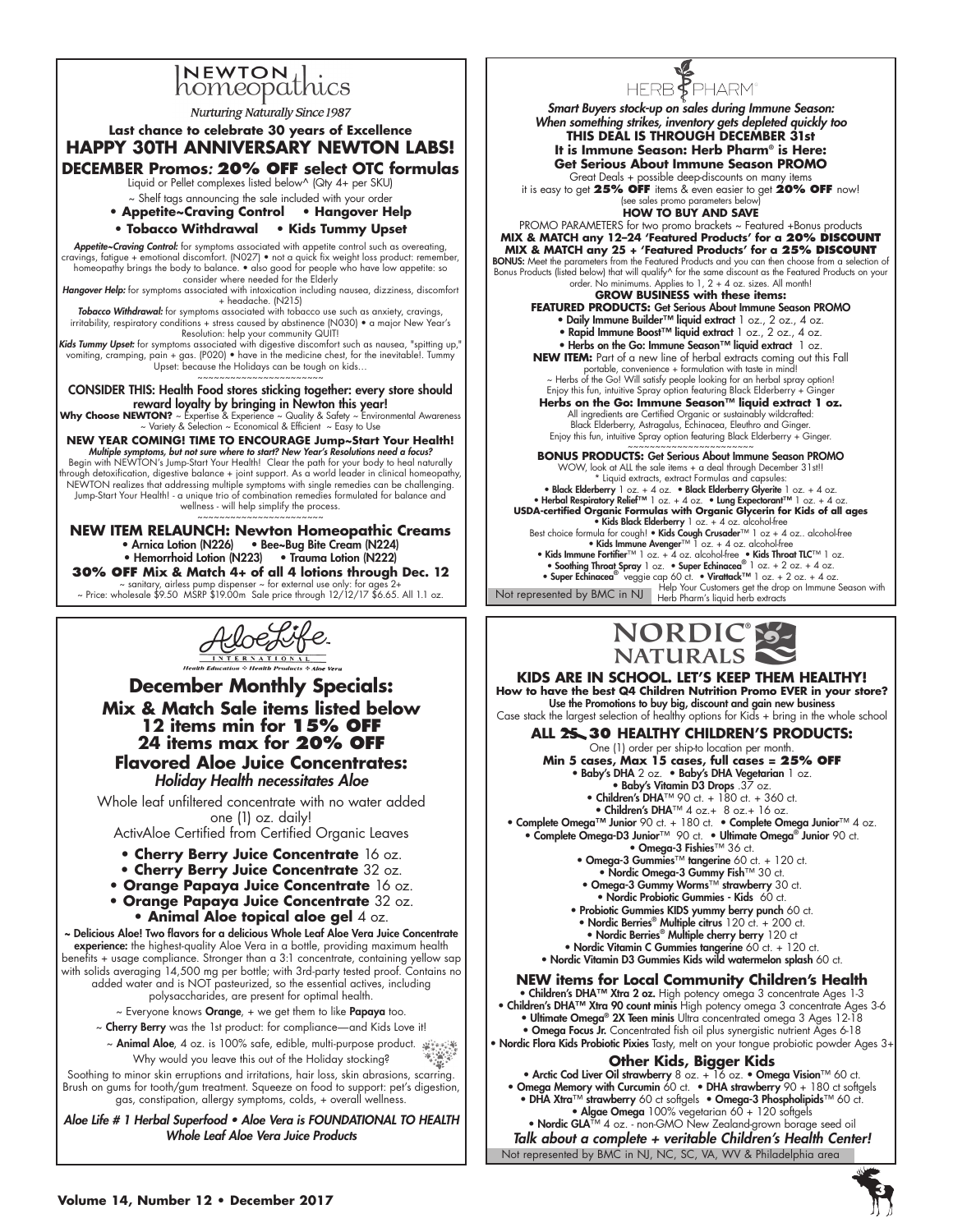

### **Holidays are the worst time of the year for Healthy Diets!**

Be Kind + offer opportunities for quick, delicious JUVO Raw Meal packets (10 packets)

• Organic Raw Meal packets

- JUVO Fantastic Berry packets
- Raw Green Protein packets
- JUVO Raw Meal Green Apple
- JUVO Raw Meal Vanilla Chai

Ask about new product placement deals

#### **ReJUVOnating Benefits:** Certified Organic Raw, Whole, Non-GMO Ingredients means:

• Support a healthy immune system • Improve digestion with plant-based probiotics

& enzymes

• Increase Energy

- Help balance blood sugar levels • Rich in antioxidants, dietary fibers, and
- phytonutrients • Convenient: perfect for a quick meal
	- on the go

• Formulated by an oncologist

• Unbeatable taste that's organic Free of Gluten, Soy, Whey, Yeast, Nut,

Dairy and Preservatives No Artificial Flavors, Colors, Sweeteners & Stevia

Raw, Organic, Whole, Non-GMO. Oncologist Formulated. ReJUVOnate Yourself!

### **XWellinhand**

### **December Promotions 15% OFF\***

Buy-in dates through 12/26/17 \*Direct orders/independent stores Help everyone stay healthy these holidays, and if people have needs, let them know there are natural, effective solutions

• Yeast Rescue Soap Soother 6 oz.

- Yeast Rescue Intimate Spray 2 oz. • Sea Bath Yeast Rescue 20 oz.
	- Sea Bath Itch Witch 20 oz.
	-
- Skin to Skin Intimate Lube 2 oz. • Body Wash Foamers™ Tempting Turmeric
- Body Wash Foamers™ Minty Mischief
- Body Wash Foamers™ Lavender Lunacy

• Sea Bath Kiddie Calmer 20 oz.

Looking for a great gift for teens, and those who are away at College?

**Body Wash Foamers**™ 8.45 fl. oz. \$7.20/\$11.99 sale price \$6.12 ea. fun, sanitary, vegan + full of foam! Foam without compromising foaming agents! Body Wash Foamers™ for a truly clean, refreshing shower: no synthetic foaming agents or sodium laureth/ lauryl sulfates. Convenient pump dispenser top creates a rich, creamy foam: for shower, shaving. The tall, narrow bottles are easy to hold + fit comfortably onto any sink or shower ledge. Certified vegan and cruelty-free. 100% natural. Free of preservatives, chemicals, and synthetic ingredients. Handcrafted in small batches for freshness & effectiveness.

Topically Applied Herbal Answers. Action Remedies*®*



### **Oxylent**® **EXCITEMENT**

Looking for a new Bestseller? An effervescent everyone will understand is perfect for the occasion: immune boost immediately with

### **Immune Oxylent®**

Immune-Boosting Effervescent Supplement Drink Boost, Maintain & Support your Immune System • Vitamin C (calcium ascorbate + acerola fruit juice

powder), Vitamin D, Zinc Albion® Minerals + Raw Coconut Powder!

• 30-single serving stick packet boxes; MSRP \$25.95 • three (3) delicious flavors

- ~ Blackberry-Lemon BOOST
- ~ Raspberry-Lemon BOOST
- ~ Tangerine Lemon BOOST

### **Immune Promotion 25% OFF**

25% Off with the Purchase of 3 of each Immune SKU Minimum 3 of each or 12 total to receive the discount Maximum 9 of each or 36 total – NO EXCEPTIONS

Free Shipping at \$200 Offer can be combined with another promotion to achieve free shipping, discounts cannot be combined Valid until 12/31/17 ~~~~~~~~~~~~~~~~~~~~~~~~

### **NEW ITEMS: Oxylent Capsules December Intro Offer: Buy 2, Get 1 Free**

offer valid on capsules only. free shipping at \$200 4 exciting Formulas: time to upgrade

• Oxylent® Memory Formula + Cognizin • Oxylent® Restorative Formulas + Antioxidants • Oxylent Women's® Multivitamin & Minerals + Superfood

• Oxylent Men's® Multivitamins & Mineral + Superfoods With typical super Oxylent® support Brochures + Shelf tags, all coming soon! Discounts are not given automatically.



Rosehip Antioxidant+ 1 oz. Rosapene™ Serum 1 oz. Cream Cleanser 1 oz. in a Deluxe Keep-sake Box

**NEW ITEMS: available now • Sensitive Range by Trilogy Natural Products**

Very Gentle Cleansing Cream 200 ml/6.76 fl. oz. Very Gentle Calming Serum 30 ml/1 fl. oz. **Very Gentle Restoring Oil** 30 ml/1 fl. oz. Very Gentle Moisturizing Cream 60 ml/2 fl. oz. Very Gentle Eye Cream 25 ml/.84 fl. oz. Very Gentle Hydra Mask 60 ml/2 fl. oz.

**Trilogy says that skincare should be simple:** cleanse & exfoliate SIMPLE (creams, gels + masks) repair & restore PURE (oils + serums) hydrate & nourish VITAL (moisturizer)

Trilogy: High-performance, certified natural skincare products trilogyproducts.com/us/category/how-tos.html/



now through December 31st Must use promo code: Holiday17 Promo orders include complimentary shipping

### **10% OFF^ mix & match 12 items 15% OFF^ mix & match 24 items**

^ discounts DO Not apply to 10 ct. Ohhira boxes + samples

### **Stock-up on Favorites: new items can be placed:**

### **• Dr. Ohhira's Propolis PLUS®**

30, 60, 120 capsules Whole food complex combining Brazilian green propolis with probiotic support, flax oil, and astaxanthin

- **Reg´Activ™ Detox & Liver Health™**  (60 veg caps)
- **Reg´Activ™ Immune & Vitality™**  (60 veg caps)
- **Reg´Activ™ Cardio & Wellness™** (60 veg caps)

**• Dr. Ohhira's Probiotics®** (30 veg caps) Original Formula **• Dr. Ohhira's Probiotics®**

- (60 veg caps) Original Formula **• Dr. Ohhira's Essential Living Oils™**  (60 capsules) \* Vegan
- **Dr. Ohhira's Probiotic Kampuku Beauty Bar™** (2.82 oz. bar)

and more…..

Dr. Ohhira's Probiotics*®*



he best lip balm for the world

**Stocking Stuffer message: "Sun Protection Factor" all year round December Promotion 15% OFF OI\***

**Best sellers: two ways to protect the lips** ~ Classic SPF. Fair Trade

~ Zinc Sunscreen SPF 15 Fair Trade ~ Zinc Facestick SPF 30

- **Five (5) different Classic-SPF displays for every size + space**
	- Convertible Displays 36 ct. 0.15 oz. tube • Reach-in Displays 48 ct. 0.15 oz. tube • Reach-in Displays w/ Eco-Clip:
		- Lip Balm with Eco-Clip 30 ct.  $\sim$  Berry SPF 15  $\sim$  Mint SPF 15
	- ~ Sport SPF 30 ~ Classic SPF assorted 30 ct. \* Hanging Cartons 24 ct.
- \* Hanging Cartons w/Eco-Clip 12 ct.  $\sim$  Berry SPF 15  $\sim$  Mint SPF 15  $\sim$  Sport SPF 30

### **NEW Zinc-SPF 15**

Rich, emollient, organic, fair-trade Certified™ Cocoa Butter + Coconut Oil combined with non-Nano Zinc Oxide ensures a safe, effective Lip Protection solution for

- your Eco-Active Lifestyle Convertible Displays 24 ct. 0.15 oz. tube
- Hanging Blister paks 12 ct. 0.15 oz. tube
- ~ Zinc SPF 15 Berry ~ Zinc SPF 15 Mint ~ Zinc SPF 15 Vanilla

### **SPF 30 Zinc Face Sticks**

For the LOVER of the outdoors: skiing, collecting pine cones; work. Fair Trade Certified™, organic cocoa butter + organic coconut oil combined with organic tamanu oil, sea buckthorn oil & red raspberry seed oil leave skin incredibly soft, moisturized and protected.<br>• Reach-in Bin Displays Vanilla Lavender 18 pc.

direct orders only \* Not to be applied to other discounts

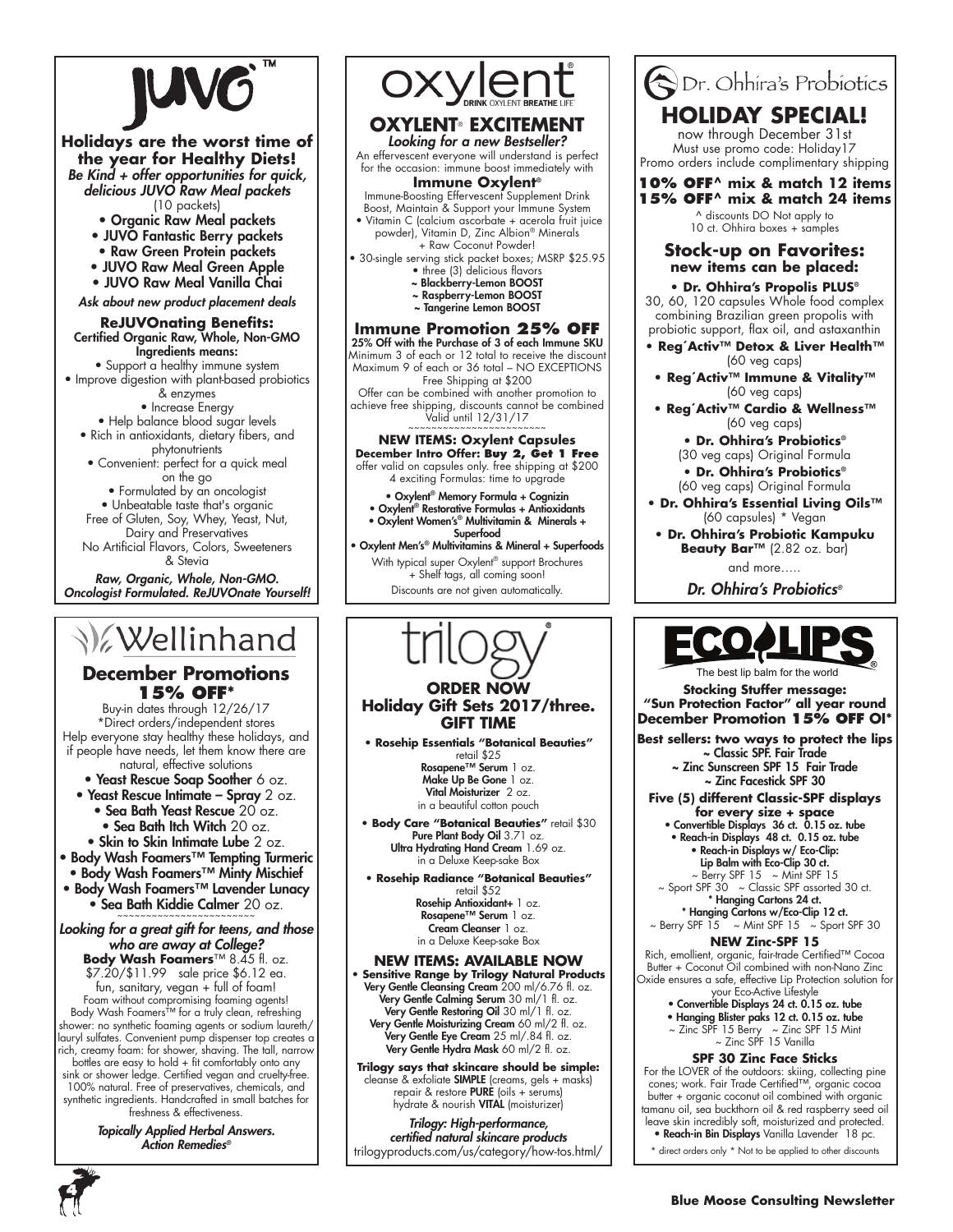### bodyceuticals **December Deals! Last Minute Holiday Gift Ideas! \$5 Stocking Stuffers**

**• \$5 Bodycocktails** – Coconut, Vanilla, Pink Grapefruit and Almond (reg. whls. \$9.5)

- **\$5 Body + Tan Oil**  Coconut Aloe and Pineapple Kukui (reg. whls. \$10.75)
- **\$5 Beach Essentials Travel + Gift Set:** includes 4ml After Sun Relief, 4 ml Coconut Aloe Body + Tan Oil & .25 oz. Essential Calendula + Honey Salve (reg. whls. \$11.90)
- **\$5 for 3 ea. Calendula + Banana Lip Balm** (no display box) (reg. whls. \$8.85 for 3 ea.)
- **\$5 for 3 ea Calendula + Coconut Lip for Balm** (no display box)  $[$ (reg. whls  $$8.85$  for 3 ea.)

### FREE shipping on orders \$75 & up!

A 15 year history of using premium Certified Organic & kosher ingredients Non GMO. Soy Free. Gluten Free. Wheat Free. Cruelty Free

www.bodyceuticals.net www.facebook.com/Bodyceuticals www.instagram.com/bodyceuticals\_calendula/ www.pinterest.com/bodyceuticals/ https://twitter.com/bodyceuticals\_ www.calendulaskincare.com



### **December Promo: 15% OFF**

Minimum purchase 8 bottles per SKU **• 250 mg./60 ct. • 500 mg./60 ct. Immune Health Basics**

Wellmune® is a natural food ingredient that is clinically-proven to safely enhance the immune system to help keep your body healthy. Patented. Kosher, Halal. GRAS under US FDA Regulations. non-allergenic + GMO-free

### **STOCK up for the Kids!**<br>Promote, for health **Kids Wellmune®**

**10% OFF\* 12 bottles+**  for a healthy school & family! Chewable Beta Glucan with Wellmune WGP® 25 mg. per tabs 60 chewables. orange flavor whlsl \$11.99. SRP \$19.99. Sale per 12: \$10.80

"My Family took our Immune Health today!" ~~~~~~~~~~~~~~~~~~~~~~~

### **Rev•Up Wellness**

(30 blister-pak Tablets in a box) featuring Abigenol® European Silver Fir Bark extract **Rev•Up Wellness DEFENSE with Wellmune® Rev•Up Wellness ENDURANCE Rev•Up Wellness VELOCITY with Wellmune®**

### **BUY 2, Get 2 free of any RevUp SKU: through December 31** ^must mention BMC Discount when placing order

Immune Health Basics® by Portals Pharma http://immunehealthbasics.com/index.cfm RevUP by Portals Pharma: https://revupwellness.com/pages/abigenol www.wellmune.com I facebook.com/Wellmune I twitter.com/

wellmune I youtube.com/wellmune



### **MushroomScience** December Medicinal Mushroom Special **REISHI** Immune Support^ Liver Support^ **4 ea. = 10% 8 ea. = 15% 12 ea. = 20%**   $\sim$  on the following items: not combined with other specials ~ must mention 'BMC December Promotion' when placing order Reishi Super Strength extract caps are the most potent Reishi supplement available in North America through Mushroom Science's diligent manufacture **Reishi Gano 161® 90 veggie capsules** Certified Organic. 4% triterpenes 400 mg hot water extract 12% polysaccharides Called the mushroom of immortality in ancient China, Reishi is the most revered herb in all of Classical Chinese and Japanese medicine: the premier tonic/longevity herb. Reishi [Ganoderma lucidum] is also one of the most widely researched supplements in Asia. All of the scientific references have Reishi prepared as a hot-water extract - or a hot-water/ethanol extract: with

no scientific references that use or examine the effects of unextracted mycelium powder, unextracted mushroom powder or tinctures (ie. cold water extracts). Mushroom Science's proprietary strain, Reishi Gano 161®, uses HPLC analysis of the triterpenes as the criteria for strain selection resulting in a strain containing a much broader spectrum of the naturally occurring triterpenes compared to other strains. Mushroom Science® manufactures and distributes the only complete line of guaranteed-potency mushroom supplements in North America. Mushroom Science® offers you and your customers the best possible value for effective, research validated mushroom supplements

**Recommend the best!** Hot Water Extraction • Guaranteed Potencies of actives Best Value • Best Price

Most Mushroom Science® products retail at \$26.95 to \$27.95 for 90 capsule bottles, significantly less than what others charge.



**A whole new section for your bodycare set: Facial Serums** Elegant, naturally enhancing with pure essential oils. Bring youth back to your skin 1 oz. serums for nine (9) Skin Types: **INTRO PROMOTION** Through Jan. 15 (in eaches) Reg. wholsale \$12.49; on sale for \$9.99; MSRP- \$24.00 • Cleansing • Dry Skin • Mature Skin • Oily Skin • Normal Skin • Sensitive Skin • Moisturizing • Toning • Problem Skin • NEW! Facial Serum Skin Repair for men + women Reg. wholesale \$24.99; On sale for \$19.99; MSRP- \$49.99 ~~~~~~~~~~~~~~~ **December Bodycare Promotion\* The Bodycare Collection Ylang Ylang & Ginger** 12 oz. bodycare • Shampoo • Conditioner • Hand & Body Lotion • Shower Gel • Massage & Body • Bath Salts 20 oz. ~ including Pure Therapeutic Grade Essential Oil Blend: scented & enhanced by Ginger, Ylang Ylang, Cedarwood, Rosewood, Lavender, Lavendin, Vetivert, Basil, Cedar Himalayan, Nutmeg, Green Myrtle, Patchouli for a rich, warm and spicy aromatherapy experience. **Buy 3 ea. per SKU = 10% OFF Buy 6 ea. per SKU = 15% OFF Buy 12 ea. per SKU = 20% OFF Aromaland Essential Oil Promotion: 10% OFF in units of 3 ea.** ~ Ylang Ylang & Ginger Essential Oil 10 ml (1/3 oz.) beautiful new labels! ~ Ylang Ylang Essential Oil 10 ml (Cananga odorata) ~ Ginger Essential Oil 10 ml must mention "BMC December Discount" to get discounts with every order placed $M$ 



**Get those toxic nail polishes away from your customers & their families HEALTHY HOLIDAY NAIL OPTIONS Exotic Animals 7Free Nail Polishes** 

Surya Brasil's experience with vegan cosmetics, now in an exclusive line for nail beauty and care. **Exotic Animals Nail Care**<br>collection includes the Organic Nail Polish Remover, as well as<br>14 polishes, base coat, top coat and a nail oil dryer

**7Free Nail Polishes in 14 beautiful shades of color each represented by an exotic animal** Exotic Animals Nail Polish Anteater Exotic Animals Nail Polish Chameleon Exotic Animals Nail Polish Coral Snake Exotic Animals Nail Polish Dark Blue Angelfish Exotic Animals Nail Polish Eclectus Parrot Exotic Animals Nail Polish Flamingo Exotic Animals Nail Polish Gold-Faced Lion Tamarin Exotic Animals Nail Polish Jabiru Exotic Animals Nail Polish Orangutan Exotic Animals Nail Polish Pampas Cat Exotic Animals Nail Polish Peacock Exotic Animals Nail Polish Red-and-Green Macaw Exotic Animals Nail Polish White Tiger Exotic Animals Nail Polish Wolf all  $\sim$  0.32 fl. oz.

Animal Nail Polishes outta stock till 2018: Amazon River Dolphin + Hummingbird **7-FREE:** free of toxins; products preferred for use by vegans NO *Camphor* NO *DBP* NO *Formaldehyde* NO *Parabens*  NO *Toluene* NO *animal testing*  NO *ingredients of animal origin* Exotic Animals Nail Polish **Base Coat** Exotic Animals Nail Polish Extra Shine **Top Coat** Exotic Animals **Oil Dryer** all  $\sim$  Volume: 0.32 fl. Exotic Animals Organic **Nail Polish Remover**  Volume: 3.38 fl. oz.

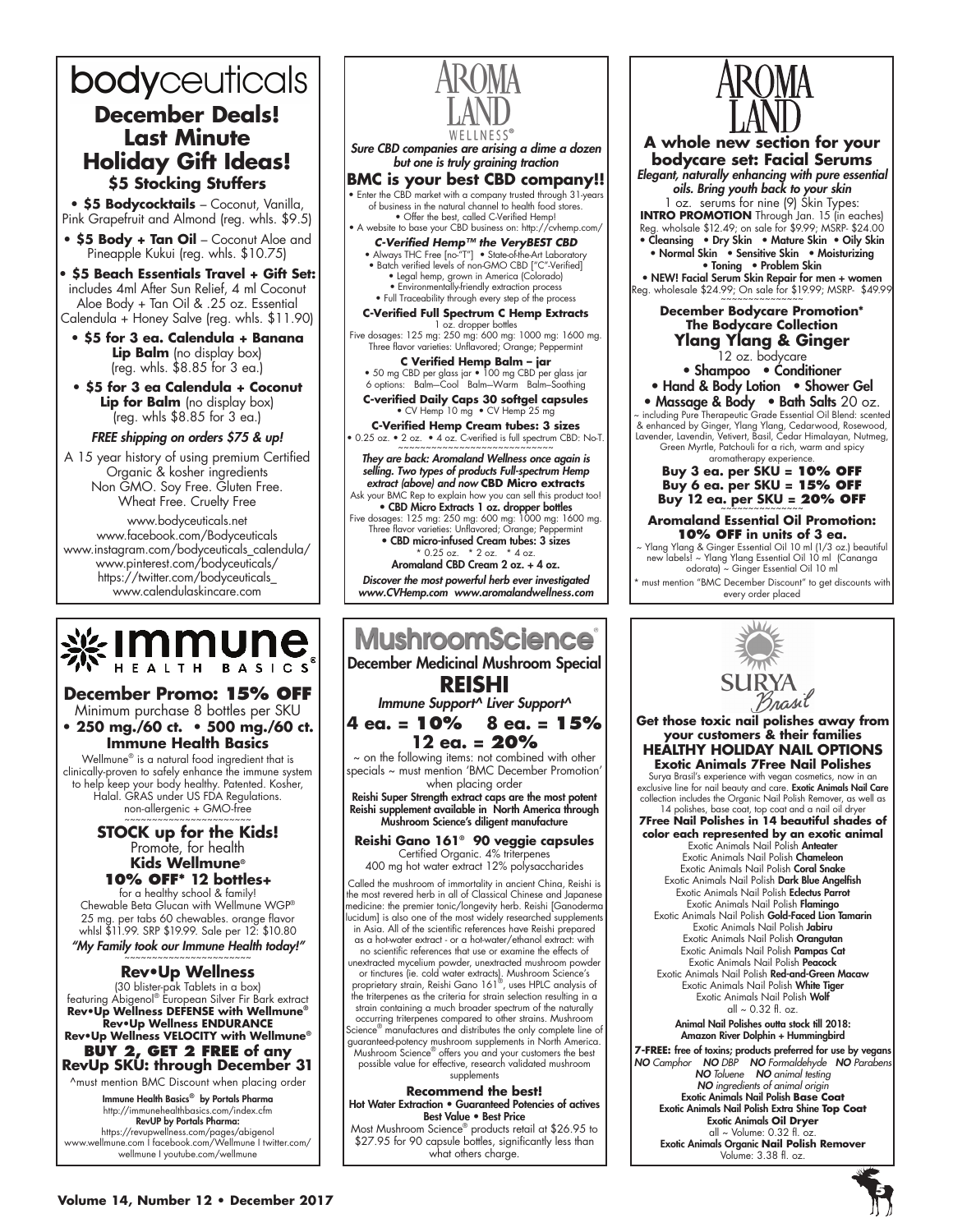multivitamin plant to anchor almost every nutritional protocol. Aloe is good for immune homeostasis: I found this phrasing accurate: polysaccharides work "by interacting with the immune system, enhancing rather than overriding it" (Bruce Eric Hedendal).

But aloe does so much more. Depending on how one defines distinct nutrients, a whole leaf

aloe vera offers between 200-300 beneficial compounds. When you look at one ounce of an aloe concentrate, you have to marvel that this product is a compacted nutritional shot of nutrition with  $75$  potentially active nutrients; 20 minerals [including copper, iron, sodium, calcium, zinc, potassium, chromium, magnesium and manganese]; 12 vitamins (including Vitamin A (beta carotene), B1, B2, B6. B12, folic acid and Niacin; Vitamins C and E); 19 of the known amino acids; 200 active

enzymes (including amylase, carboxypeptidase, catalase, peroxidase, cellulase, lipase, aliiase, alkaline phosphatase); and polysaccharides, mannans and other plant sugars; anthraquinones, lectins, lignins, saponins, salicylic acids, sterols (cholesterol, campesterol, lupeol, sitosterol); and hormones (gibberellins and auxin). These whole food, plant-based nutrients can do dramatic good at one ounce a day, if people are educated to drink aloe daily! As important, they are so *continued on page 7*

### **Give the People What They Want: HOLIDAY GOODIES GIFT ME**

**Consider Aromaland. Bodyceuticals, Nordic Naturals®. Newton Homeopathics, Pet Gifts and CBD Honey!**

### **AROMALAND**

### **Spruce up your Holiday Sales: make your store enticing GET THESE HOLIDAY SALES NOW through December 30th**

**Room Sprays 80 ml/2.7 oz. ALL on sale**

- \$2.99/\$6.99 wholesale sale price: \$2.69
- 
- Aroma Mist Angel<br>• Aroma Mist HOLIDAY Aroma Mist Peace • Aroma Mist HOLIDAY
- Aroma Mist Goddess Spirit Aroma Mist Buddha

### **Essential oils for the season**

**10% OFF** open stock items listed below

- All glass bottle 1/3 oz. (source listed)
- Frankincense (Oman) wild growing plants, Boswellia carterii<br>• Frankincense 10% blended with jojoba oil Probably the mos
- Frankincense 10% blended with jojoba oil. Probably the most introspective oil
- Myrrh (Somalia) Very thick, needs to be warmed to turn more liquid.
- Myrrh 10% blended with jojoba oil. Uplifting and revitalizing while soothing nervous tension.
- **Spruce Needle** (Canada) Very popular in an Aromatherapy bath to revive tired muscles.
- **Pine Needle** (Finland) Refreshing, invigorating, stimulating. Strengthening,
- Fir Needle (Siberia) The typical aroma of the Christmas tree,
- 'Evergreen Blend' Essential Oils of evergreen trees. Fir Needle, Pine
- needle, Spruce needle 'Celebrate Blend' smells like Christmas-freshly cut evergreen branches & Christmas cookies. Essential oils of Orange, Cinnamon, Spruce, Patchouli & Clove

### **AROMALAND Candle\* Sale**

All four (4) styles of the Terracotta Ylang Ylang & Ginger candles are on sale **10% OFF** in units of 4 ea. per style

- Cup Terracotta Soy Candle 7.6 oz.
- Amphora Terracotta Soy Candle 7.4 oz.
- Classic Terracotta Soy Candle 7.1 oz.
- Elegance Terracotta Soy Candle 8.1 oz. (2 wicks)

\*Made in the USA in Santa Fe New Mexico

### **AROMALAND wellness**

**The sweet Health of HONEY this Holiday season everyone will LUV these new choices** *NEW from Aroma Land Wellness: Introducing Solbee Wellness* 

**"Intro Deal"** on the first honey orders received through 01.01.18 **10% OFF** per initial order. THINK Holiday endcap!

### **Solbee Wellness HONEY + CBD \* hemp-infused honey**

- \* 3 flavors:
- All Natural Hemp honey Citrus Blossom Hemp honey
- Lavender Hemp honey

Wholesale/retail: \$20.00 retail: \$40.00 6 jars per flavor to the case: sold by case only size 6.1 oz. 500 mg CBD (21 mg. per teaspoon) in glass standard honey jars

#### ~~~~~~~~~~~~~~~~~~~~~~~ **^ Solbee Wellness HONEY Infused-honey**

& the famous original Solbee honey should be on your shelves full case only: 12 each per flavor

Carry all 6 flavors 12 oz. each wholesale \$6.00 - retail \$9.95

SolBee's hand crafted infused honey is part of America's epicurean foodie movement. 6 flavors (12 per case)

- 
- High Desert Wildflower honey Cinnamon infused honey
	- Vanilla Bean infused honey<br>• Jalapeno infused honey
- Red Chile infused honey

+ Larger size: ~ High Desert Wildflower honey 24 oz. larger size

- http://solbee.com https://www.facebook.com/SolbeeHoney/
- Rocky Mountain honey, USA (no China: no Mexico) honey with integrity
- Founder Brian Long has been in the honey business since 14 years old

### + he is now settled in Santa Fe, New Mexico.

#### Partnering with Aroma Land!

- The proprietary techniques for infusing honey accentuate the experience!!
- Squeezable plastic (PET) bottle
- ALL ship Fed Ex Ground

~~~~~~~~~~~~~~~~~~~~~~~~~~~~~~~~~~~~~~~~~~~~~~~~~~~~~~~~~~~~~~~~~~~~~~~~~~~~~~ **Bodyceuticals STOCKING STUFFER:**

**Show you care + get people giving beautiful, functional health presents this year……**

### **Bodyceuticals best-selling Organic Calendula Bioactive Salve**

**winner of Delicious Living 2017 Beauty & Body Award for Best Hand Care!**

Perfect for everyday use + for a variety of skin issues. Pure + gentle enough for all ages & skin types. Highly effective & soothing on dry, cracked, extremely sensitive skin. Great for all outdoor enthusiasts. Helps soothe tired, blistered feet, rashes, chafing & insect bites. Use everyday for dry chapped skin. For dry skin on hands, knees & heels, sunburn, tattoo and piercing care, nail & cuticle care.

ASK about the beautiful Bodyceuticals Winter Paws flyer for reminding people to have petcare products at hand all winter long!

Ingredients: Current harvest, Certified Organic, Vegan, Kosher; Extra-virgin, Unrefined, First cold-pressed oil from olives grown in volcanic soil; whole,

golden calendula flowers which are Kosher, Organic/Wildcrafted-grown using Biodynamic methods. Fresh, local, organic

beeswax. High potency; Vegan; non-GMO. Vitamin E (d-alpha tocopherol & mixed tocopherol).

100% all-natural, Wheat Free/Gluten Free. Pocket & travel-friendly 2 oz. size jar. New item placement applies ~~~~~~~~~~~~~~~~~~~~~~~~~~~~~~~~~~~~~~~~~~~~~~~~~~~~~~~~~~~~~~~~~~~~~~~~~~~~~~

### **Nordic Naturals® for Pets**

**Making those Christmas stockings magical this year**

### • Omega-3 Pet™ – 90 ct. + 180 ct. softgels • Omega-3 Pet™ – 2 oz. + 8 oz. fl. liquid • Pet Cod Liver Oil – 8 oz. fl. liquid

Nordic Naturals® is committed to bringing exceptional products to not only humans, but our canine and feline friends as well by using 100% wild caught fish for all of pet care products.

Our pets are a part of many local families, and they also need natural healthcare. Make a Stocking stuffer endcap now to promote Nordic's pet care options and Newton for Pets homeopathic health aides. New item placement applies

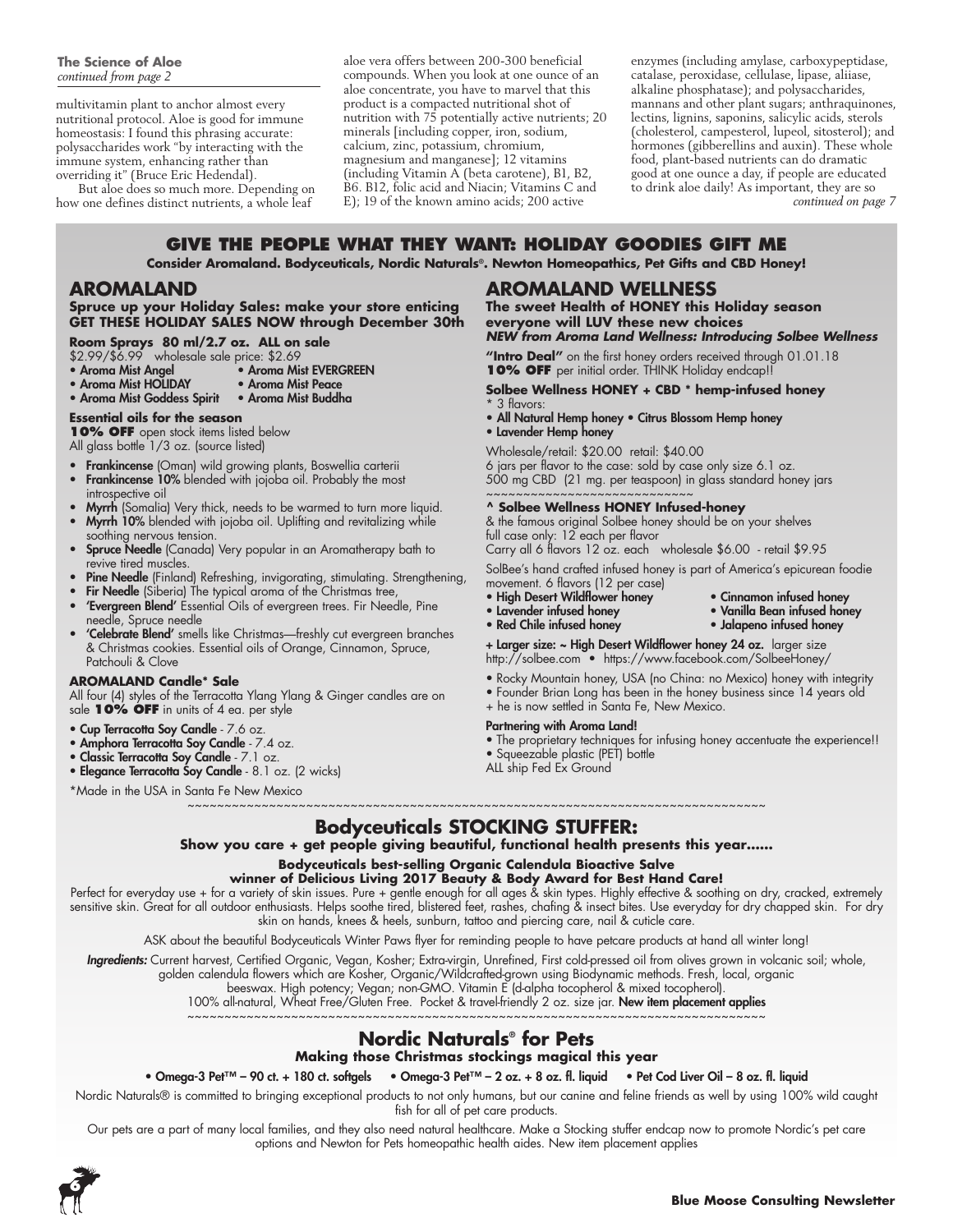powerful when all working together for health in one drink a day.

For a long time, there has been an undiscussed fear of aloe vera. As with every food, too much can possibly cause issues. Anthraquinones are one nutrient class found in aloe vera that have caused some nutritionists pause (primarily because they have not investigated the research fully). Aloe vera contains twelve (12) known anthraquinone compounds that are only found in this superfood (aloe emodin, aloetic acid, aloin, antracin, antranol, barbaloin, chrysophanic acid, emodin, ethereal oil, cinnamonic acid ester, isobarbaloin, resistannol). We should really be studying these cofactors as potentially-incredible 21st Century nutrigenomics! The word most often associated with anthraquinone is laxative. That is not a complete picture of this complex class of nutrients. There has been a lot of laboratory research on isolated anthraquinone compounds for toxicology focusing on their application as drugs. Of course, the direction of those studies will lead to a complicated, if incorrect, suggestion about contraindications. No one feels aloe vera juice is dangerous, but some nutritionists hedge their bets without investigation, by failing to recommend aloe as a foundational food, with the gusto that the food deserves.

Anthraquinone glycosides are nutrients found in plants, and the presentation of anthraquinones in the aloe plant cannot be compared to these same nutrients found in senna, cascara sagrada or yellow dock root (for example). They all are different. How these nutrients are biosynthesized by the body are also different in each case. Another fact is that the plant glycosides in aloe vera are found in natural proportions affected by that orchestration of the polysaccharides and enzymes present in a properly made aloe vera. No one has sufficiently studied how these glycosides act in the body; but the people who have studied them do say that they are influential and not worrisome.Bottom line is that the experts in aloe vera do not see a concern for toxicity—and actually consider the plant anti-allergenic. But bad press is the gnawing rash of our society, and you should be well-versed in concerns that people may hear and question about aloe vera. Indeed, there are too many qualified clinicians who agree that the aloe vera plant is both safe and without known side-effects to have any fear of normal amounts of aloe vera juice.

I look at the issue herbally, and I trust the observations of natural doctors from every continent and from centuries of use. I say, study the anthraquinones more! Maybe they are an active that is perfectly tempered by the polysaccharides, (and maybe that is why aloe vera performs so many miracles that the limited mind of the allopathic stops paying attention because they cannot see/believe the exceptional!)? First, maybe we should listen to the practical logic of earlier cultures that accepted the benefit of mild cleansing? And maybe some people with certain health issues do just need a bit of a jolt?

That said, (fear not!) The anthraquinones in a whole leaf aloe vera that were previously cautioned about are now easily removed by charcoal and other simple filtration methods to get them down to a conservatively over-cautious 1 ppm (many expert clinicians believe we are weakening aloe's greatest healing agent here, but lawyers do have their say in health commerce!)

What is more important here is that the processing techniques developed in the early 1990s allow an aloe production (that most employ) that can minimize this powerful nutrient while retaining the full-spectrum nutrient profile that a properly-produced aloe provides. Michael Murray and Joseph Pizzorno reference research on the anthraquinones in aloe as being important in reducing the development of urinary calcium crystals which lead to kidney stones. The emodin in aloe vera has shown through published studies to help stop the spread of some viruses.If we have to sell products that have filtered amounts of these nutrients, then I say: I want them. (and we can differentiate health food store aloe from mass market aloe because our products have varying degrees of all the good nutrients listed above). Aloe Life® is special because it is philosophically manufactured to include as much of the plant in its natural state as is possible to provide. Polysaccharides and enzymes are important, but so are the other glycosides. These powerful substances may indeed actually do much good, if consumed properly. Consider a well-made aloe juice concentrate: one ounce a day!

A thorough search will show that most of the clinicians who have used aloe vera for cancer consider the anthraquinones to be instrumental in the plant's effectiveness for all the accumulated experiences that they have all had/ observed: but we cannot ever talk about that! Aloe vera daily: you bet!

The work that Dr. Davis has done on the steroids and growth factors of a topical aloe gel is fascinating. Trust me that if you had the time to investigate the accurate science on a whole leaf aloe's actions for topical wound healing, you would clear space on your shelves—front and center—for aloe vera gel as a topical miracle worker. We would be as clever as Cleopatra, and as trusted as Socrates—who recommended aloe vera for the battlefield—if we taught our communities the myriad uses of aloe vera in daily skin care. My mantra moving into 2018 is that the three best plants for skincare are: whole leaf aloe vera, calendula oil and rosehip seed oil! Present them together on your new and improved skincare shelf and—while recommending that all three be stationed at home for everyday use—be able to differentiate which works better for which purpose. Challenge yourself now: which is more appropriate for wrinkles: (a tough question); which for wound healing? which for burns? for scars? for pain relief? (they all could be appropriate for many of these concerns—and you should know the science!) How often do you turn to the versatile aloe vera plant for skincare needs? One answer would be to determine how many bottles of aloe vera skin gel you sell every day/every week?Unless your store is in an isolated tundra, you should be ringing up a minimum of 6-8 bottles of aloe vera gel for topical use every week. Are you missing opportunities to help people? Are you just not marketing and educating appropriately? Can you say that you have recommended aloe and that the customer says, "oh no. I don't want that!" But let's go further: are you ready to recommend for skincare and also ask for follow-ups on the results that people get? Aloe Life® makes the best aloe skin healing gel on the market. Learn to promote skin health. Go beyond the surface: study how a well-made aloe gel can do things that will make your store the center of many more types of healing that you ever imagined. Connect with the millions who have used aloe topically for centuries: they knew it: and your

community should know it too! Spread the word.

I will present an article on the topical use of aloe vera as we enter the Spring: for now, consider expanding the shelf space of your many Aloe Life® topical products, and certainly opening your mind to placing these products in more places than the first aid set!

Other magnificent benefits beyond the gamut of support from Aloe's polysaccharides? Get studying. Know that some of the categories listed below are deemed unscientific by today's allopathic majority, but all of them are tools in the healing toolbox. *Detox:* aloe is an essential in every detox protocol. An add-on necessity for your detox sales? *Tissue repair and regeneration:*  the information is readily there to learn about. *The power of Bitters:* we need to realign the American dietary palate if we want to fix the gut, lower the weight, correct the sugar, clear the mind and bolster the immune system. Aloe is the royalty of bitters, with added extras like massive whole food nutrition and the best polysaccharide supplement you can offer (if the aloe is properly manufactured). *Elemental health:*  daily aloe is Ph-balancing with prime antifungal, and anti-candida function. Whole body anti-inflammatory: you have it here! *Immuneenhancing:* the prime reason to consider aloe daily—and this is more than polysaccharides—it is the whole orchestra! *Antiviral:* toss it onto the scale as an important freebie with this plant panoply of health. So, which superfood are you putting your reputation behind?

Finally, aloe vera is essential for using your own digestive system to give you the best health you can get from the food that you eat. Aloe vera is the First Step to Digestive Wellness. If the stomach is doing its job, if HCL and bile are activated; if the body is ready to receive and break down food, then natural health is optimally attained. The science is there that aloe vera increases the absorption of water-soluble and fat-soluble nutrients—if of course you are taking the aloe daily. Aloe vera is the best protein-digesting plant that you can recommend for human health: a smart sports nutrition section recommends aloe in that blender drink. And aloe vera stimulates the digestion and helps with mineral and protein absorption for the health-seekers and the elderly. That research is published, accepted and important!

Aloe vera: Foundational to Health and the First Step to Digestive Wellness: people will listen when you present these concepts to them. Preventative solutions, and one remedy that does so much for the health basics.

OK. Let's step back out of science for a moment. Off with those white robes. Ah, the freedom to think outside the box. What is the best positive definition of panacea? From the Greek, it means "all healing" ("pan" = all: "akos" = remedy). We have seen hucksters promote things as panaceas for decades:but what is a true panacea? Something that is good for all things would be a panacea. The secret to Aloe vera is now understood, and it is the high polysaccharide content. Polysaccharides are the food that offers immune-homeostasis. There should be a special class of superfoods that are revered for their polysaccharide support. We now know that Astragalus is high in polysaccharides: plant root. We have known for 40+ years that there is undeniable value of the beta glucan and polysaccharide in both the medicinal mushrooms (properly-processed) and in the beta glucan products from yeast that are *Wellmune WGP*®.

*continued on page 8*